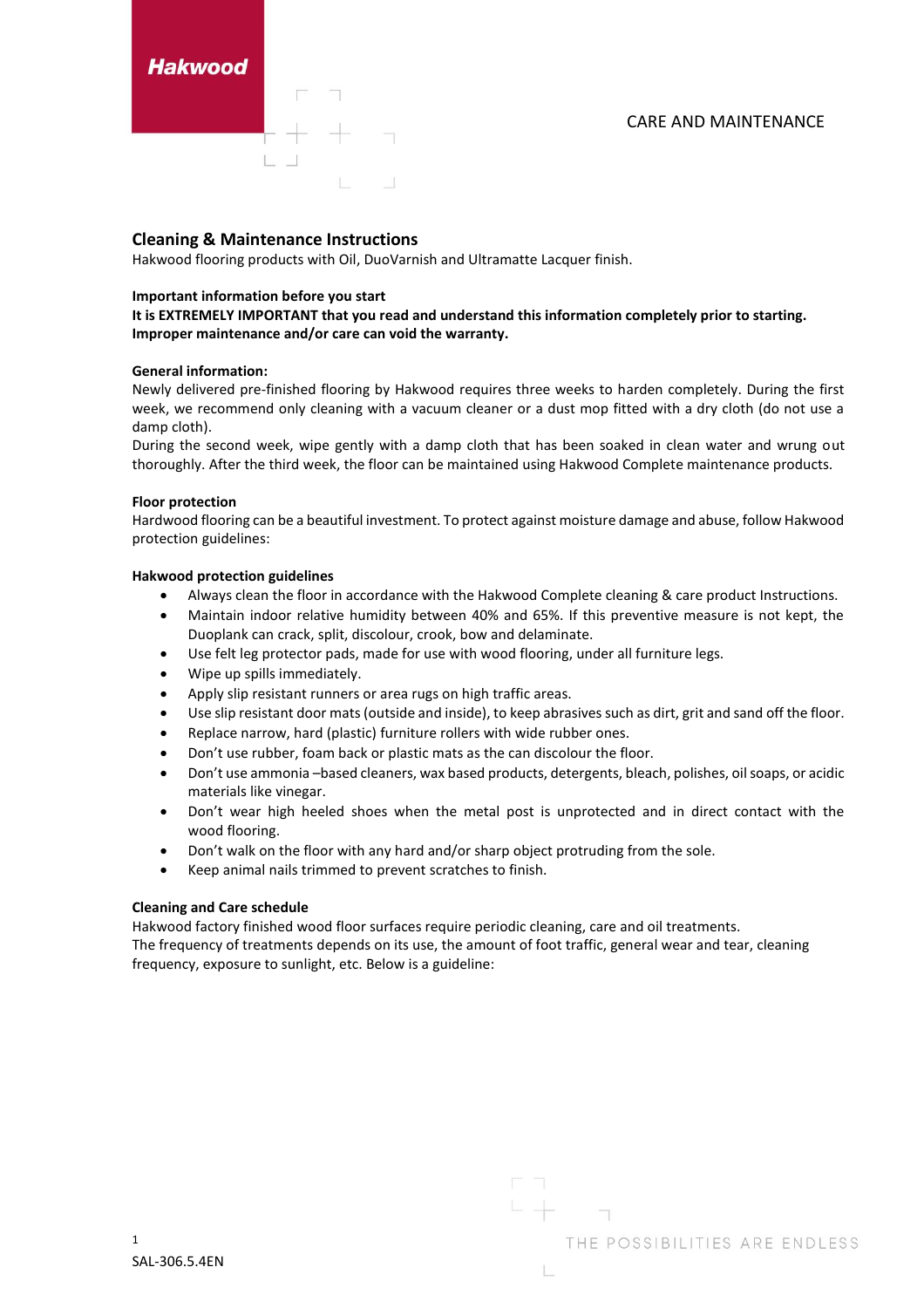CARE AND MAINTENANCE

Hakwood

| <b>Method</b>                               | <b>Residential</b>  | <b>Light Commercial</b> | <b>Commercial</b>    |
|---------------------------------------------|---------------------|-------------------------|----------------------|
| <b>CLEAN: Routine cleaning</b>              | 1-4 per month       | 6-8 times per month     | every day            |
| <b>CLEAN: Intensive cleaning</b>            | 1-2 times per year  | 1 time per month        | 2-3 times per month  |
| OIL CARE: Routine care                      | 1-2 times per year  | 1 time per month        | 2 -3 times per month |
| PROFESSIONAL: Deep cleaning &<br>refreshing | 1 times per 3 years | 1 time per year         | 1-2 times per year   |

# **Floor cleaning** (Oil, DuoVarnish and Ultramatte Lacquer finish)

Regular cleaning and maintenance with Hakwood Complete CLEAN is recommended to keep your wood flooring protected and looking its best.

### **DIRECTIONS: Routine Cleaning**

1. Sweep, dust mop or vacuum before cleaning with Hakwood Complete CLEAN.

2. Shake the container well before use.

3. Dilute Hakwood Complete CLEAN at a 1: 50-100 ratio with clean, warm water, approx. 100-200 ml of CLEAN in 10 L of water.

4. Apply a thin, even coat in the direction of the wood planks using a microfiber mop or lint-free cloth. The surface to be cleaned should only be damp wiped (not wet). Refresh cleaning liquid with new diluted CLEAN if it becomes black with dirt.

5. Clean tools after use with clean water.

### **DIRECTIONS: Intensive Cleaning**

1. Sweep, dust mop, vacuum,) before cleaning with Hakwood Complete CLEAN to remove dirt from the surface.

2. Shake the container well before use.

3. Dilute Hakwood Complete CLEAN at a 1:10 ratio with clean, warm water, approx. 1 L in 10 L of water. Hakwood Complete CLEAN can be used at a higher concentration, up to undiluted, if necessary.

4. Working in sections, apply a thin, even coat in the direction of the wood planks using a microfiber mop or lint-free cloth. The surface to be cleaned should only be damp wiped (not wet).

5. After intensive cleaning, damp-mop the surface with clean water to remove any residue from the floor.

6. Clean tools after use with clean water.

### **ALL Cleaning:**

Recommendation: Rinse mop during cleaning process to avoid leaving a dirty residue behind. Recommendation: For stubborn spots, sticky spills and shoe marks, use clean cloth or mop pad to apply diluted cleaning agent directly to the soiled area by hand as necessary.